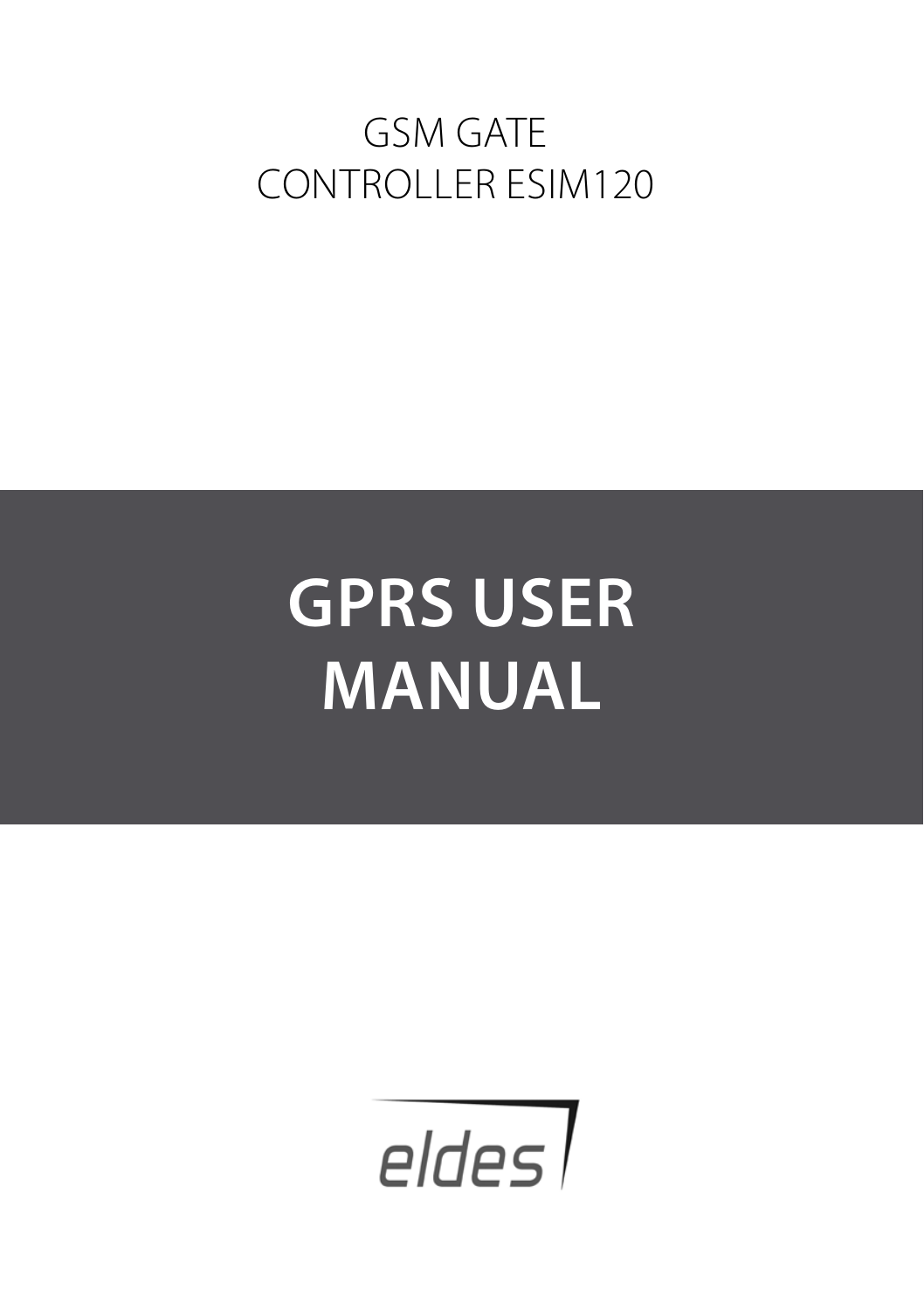### **CONTENT**

| 3.4 |  |
|-----|--|
| 3.5 |  |
| 3.6 |  |
|     |  |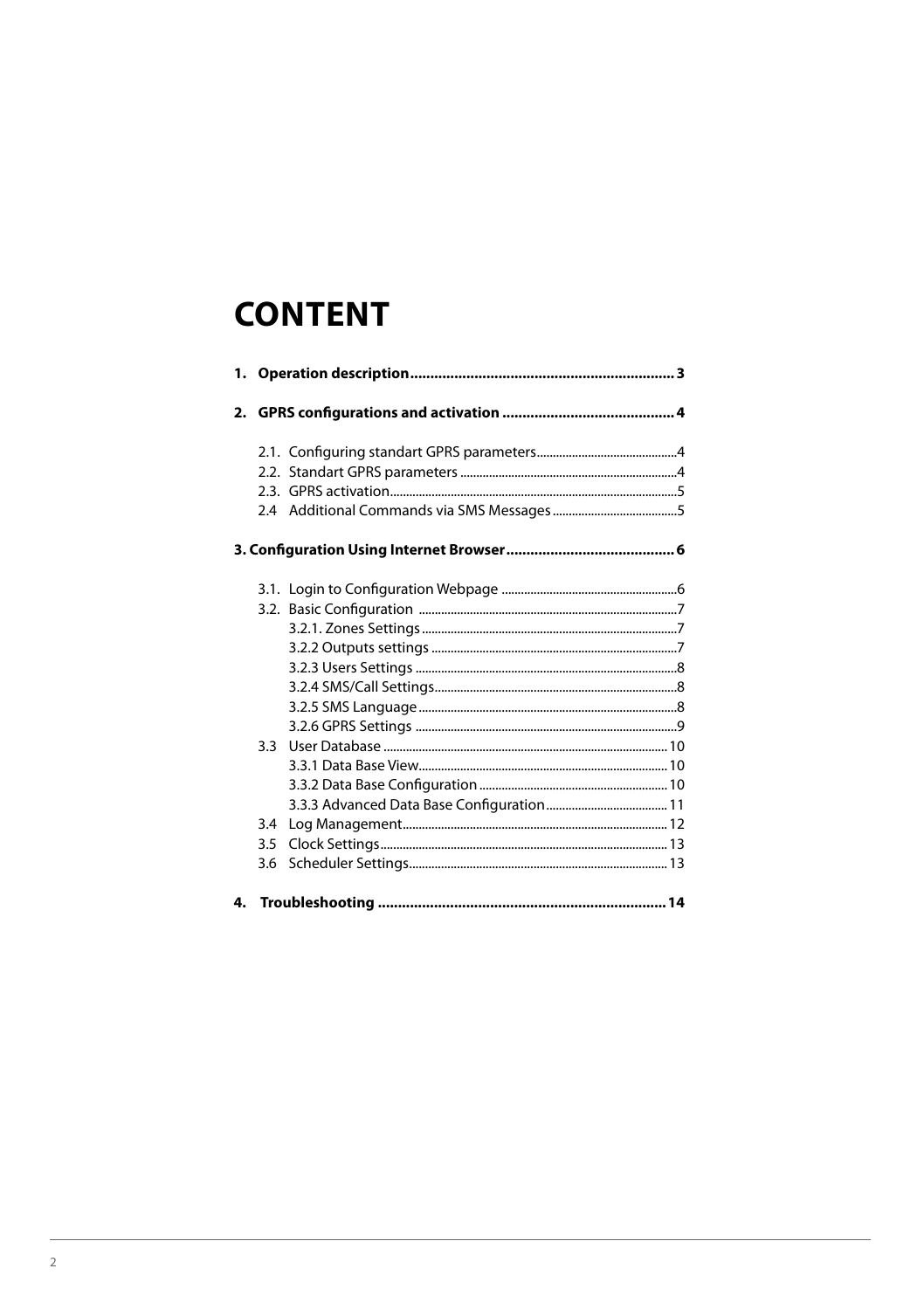### **1. Operation description**

Since July 2010 software supporting GRPS connection is installed in automatic gate controller ESIM120. The users will be able to quickly perform configurations not only connecting the device to their computer but also remotely – using web browser.

GPRS connection is activated according to the standard GPRS parameters which are stored in device memory or according to onetime GPRS parameters. These parameters are activated by sending the corresponding command via SMS message. One-time GPRS parameters are valid only for one connection session (the system uses standard GPRS parameters with one or several indicated changes). Standard GPRS parameters (Table 1) are changed by SMS messages, using special software or by connecting via web browser.

One of the main GPRS parameters is the mode, i. e. Server or Client, which describes the way ESIM120 configuration web environment is reached i. e. connecting directly to the device or through transitional server. In this case after activating Client mode the administrator will be able to connect to the device through the internet website defined by the provider and the connection will be maintained through the transitional server. After activating Server mode the administrator connects directly to ESIM120 using web browser. However, this mode will operate only in the case GSM operator of the SIM card used in the device provides a static IP address. It is also necessary to mention that GPRS connection is activated only for a particular period (session time) and after this period is over it is ended automatically. In such a case, if the administrator wants to continue configuring ESIM120 it is necessary to reactivate GPRS connection and to connect using the new login data.

#### **Before activating GPRS connection, administrator must ensure the following conditions:**

- • ESIM120 is with a SIM card placed in it.
- Power supply is connected.
- The default 4-digit password is changed to a new one and your mobile number is uploaded as administrator mobile number.
- The device isn't connected to computer with USB cable.

#### **A short description of actions that should be taken in order to successfully use ESIM120 configuration web environment:**

- 1. If requested, corrections are made in the standard GPRS parameters (refer to chapter 2.1 Configuring standard GPRS Parameters);
- 2. The administrator sends SMS message with GPRS activation command from the mobile phone number registered in the system (refer to chapter 2.3 GPRS Activation);
- 3. The system sends SMS message with login data (username and password) necessary for connecting to ESIM120 configuration web environment;
- 4. The administrator opens a corresponding web page (the address is formed depending on the running mode (refer to chapter 3.1 Login to configuration webpge);
- 5. Configurations or other actions are made in ESIM120 configuration web environment (refer to chapter 3);
- 6. If session time is not ended after all the tasks are performed, end the connection by sending a corresponding SMS message (refer to chapter 2.4 Additional Commands via SMS messages -> Ending the Session).

**Attention:** by factory default settings the administrator can connect to ESIM120 device using a connection form provided in www.eldes.lt/login, and the connection is maintained through ELDES server (ESIM120 works in Client mode with defined ELDES server parameters).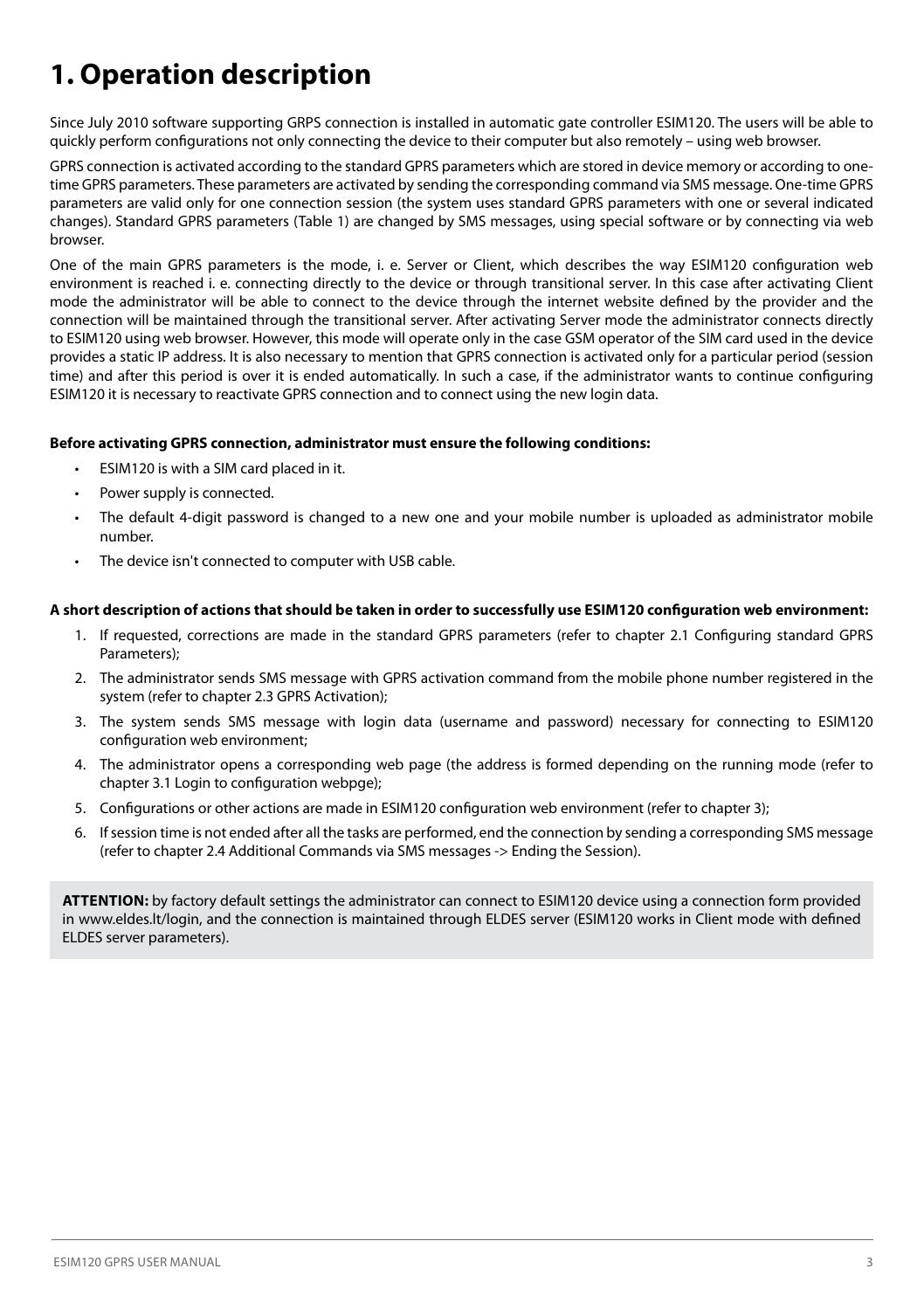### **2. GPRS configurations and activation**

**ATTENTION:** In the examples of SMS messages in this manual 'XXXX' means your 4 digit password, '\_' (underscore symbol) – space typing.

### **2.1. Configuring standart GPRS parameters**

Standart GPRS parameters are entered by SMS messages in the following format:

#### $\overline{\phantom{a}}$ xxxx\_setgprs:settings:parameters

Here in the place of "settings" and "parameters" enter the corresponding commands from Table 1. For example, sending SMS message "1111 setgprs:type:client" you indicate to ESIM120 to work in Client mode from the next session. All standart GPRS parameters with detailed information is provided in Table 1.

To specify more than one parameter, you have to separate settings and parameters with ';'symbol (for example, sending SMS message "1111 setgprs:type:client;ip:192.168.1.1;port:15000" you indicate to ESIM120 to work in Client mode with indicated server ip address and port number):

xxxx\_setgprs:settings1:parameters1;settings2:parameters2;...;setting sN:parametersN

Instead of text "Settings1", "Parameters1", "Settings2", "Parameters2", "SettingsN" and "ParametersN" use the corresponding commands form table 1.

#### **2.2. Standart GPRS parameters**

#### **Table 1**

L

| <b>Settings</b> | <b>Parameters</b> | <b>Description</b>                                                                                                                                                                                                                      | Mode*       |
|-----------------|-------------------|-----------------------------------------------------------------------------------------------------------------------------------------------------------------------------------------------------------------------------------------|-------------|
| type            | client / server   | Choose Server mode if you want to connect directly to the device using web browser<br>(inserted SIM card must have static IP address). Choose Client mode if you want to connect<br>through www.eldes.lt website (by default settings). |             |
| profile         | Code name         | The code name of the standart GPRS parameters. Configurable only by software or using web<br>interface.                                                                                                                                 | <b>Both</b> |
| ip              | IP or DNS address | Remote server IP address or domain. It is recommended not to change default paramater.                                                                                                                                                  | Client      |
| port            | <b>XXXX</b>       | Remote server parameter. It is recommended not to change default paramater.                                                                                                                                                             | Client      |
| dns1            | IP address        | Top-level DNS Server IP address. It is recommended not to change default paramater.                                                                                                                                                     | Client      |
| dns2            | IP address        | DNS Server IP address. It is recommended not to change default paramater.                                                                                                                                                               | Client      |
| Iport           | <b>XXXX</b>       | Computer TCP port used for communication with the device.                                                                                                                                                                               | Server      |
| timeout         | <b>XX</b>         | Time of one session; when this period expires the administrator has to reconnect with new<br>login data.                                                                                                                                | <b>Both</b> |
| protocol        | TCP / UDP         | Data transmission protocol. It is recommended not to change this default parameter.                                                                                                                                                     | <b>Both</b> |
| apn             |                   | GPRS diversion point provided by the GSM operator of the used SIM card. Entered only in the<br>case if GSM operator requires it.                                                                                                        | <b>Both</b> |
| user            |                   | GPRS username (provided by the GSM operator). Entered only in the case if GSM operator<br>requires it.                                                                                                                                  | <b>Both</b> |
| psw             |                   | GPRS user password (provided by the GSM operator). Entered only in the case if GSM<br>operator requires it.                                                                                                                             | <b>Both</b> |

\* – indicates in which working mode selected parameter is required.

| <b>ESIM 120</b> | 1111 setq<br>prs:type:<br>client |
|-----------------|----------------------------------|
|                 |                                  |

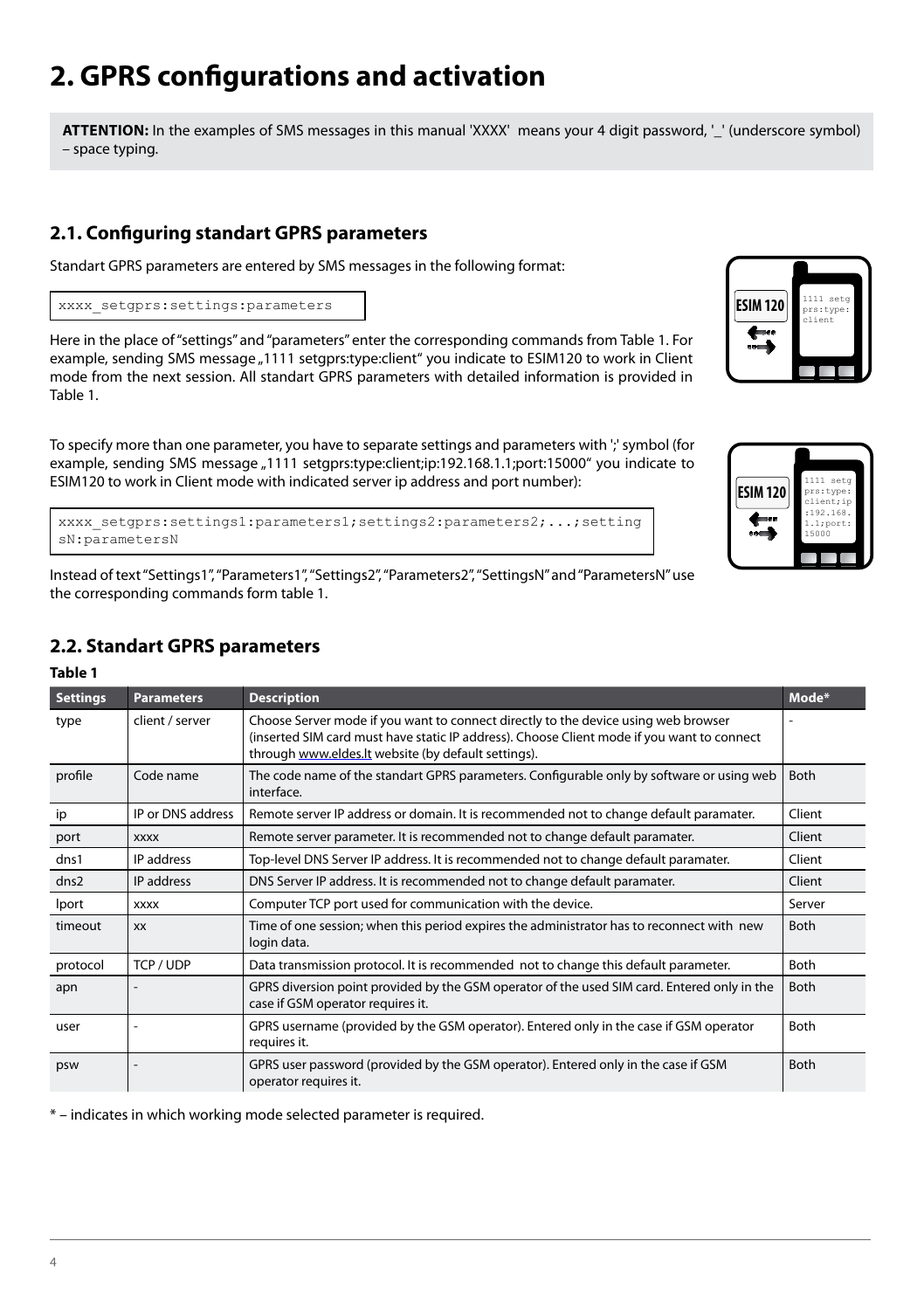#### **2.3. GPRS activation**

**Connection via GPRS can be activated and login data (username and password) can be requested by SMS message which is used in several cases, i. e.:**

• To activate connection using standart GPRS parameters (see Table 1),:

xxxx\_connect:profile1

Here "profile1" is the code name of the used standart GPRS parameters.

To activate connection using one-time GPRS parameters. Use one-time GPRS parameters when you want to change only one or several parameters from the standart GPRS parameters and use it only for upcoming session.

| xxxx connect: settings: parameters |  |
|------------------------------------|--|
|------------------------------------|--|

Here "settings" and "parameters" are corresponding entries from Table 1. For example, sending SMS message  $1111$  connect:type:client" you indicate to ESIM120 to work in Client

mode in the upcoming session (other parameters will be the same as standart GPRS parameters). To specify more than one parameter, you have to separate settings and parameters with ';' symbol (for example, sending SMS message "1111 connect:type:client;timeout:25" you indicate to ESIM120 to work in Client mode for 25 minutes).

#### **Example:**

xxxx\_setgprs:apn:internet;user:web;psw:web

**Attention:** the administrator can also receive login data (username and password) by making a call to the mobile phone number of the SIM card. However, this method can be activated only by performing particular configurations using ELDES software or by connecting via Internet browser.

#### **2.4 Additional Commands via SMS Messages**

#### **Remaining Session Time Request**

Send SMS message with the following text:

xxxx\_session?

L

You will receive the reply by SMS message with the time remaining until the end of the session. The time is presented in minute-accuracy (when the last minute remaining is left, the time is presented in second-accuracy).

#### **Stopping the On-going Session**

To terminate the on-going session without waiting for it to end send SMS message with the following text:

xxxx\_stop

#### **Restoring GPRS Connection**

This command is used only in the case particular GPRS connection interruptions are present (for more information refer to chapter 3). Send SMS message with the following text:

xxxx\_gprsreset









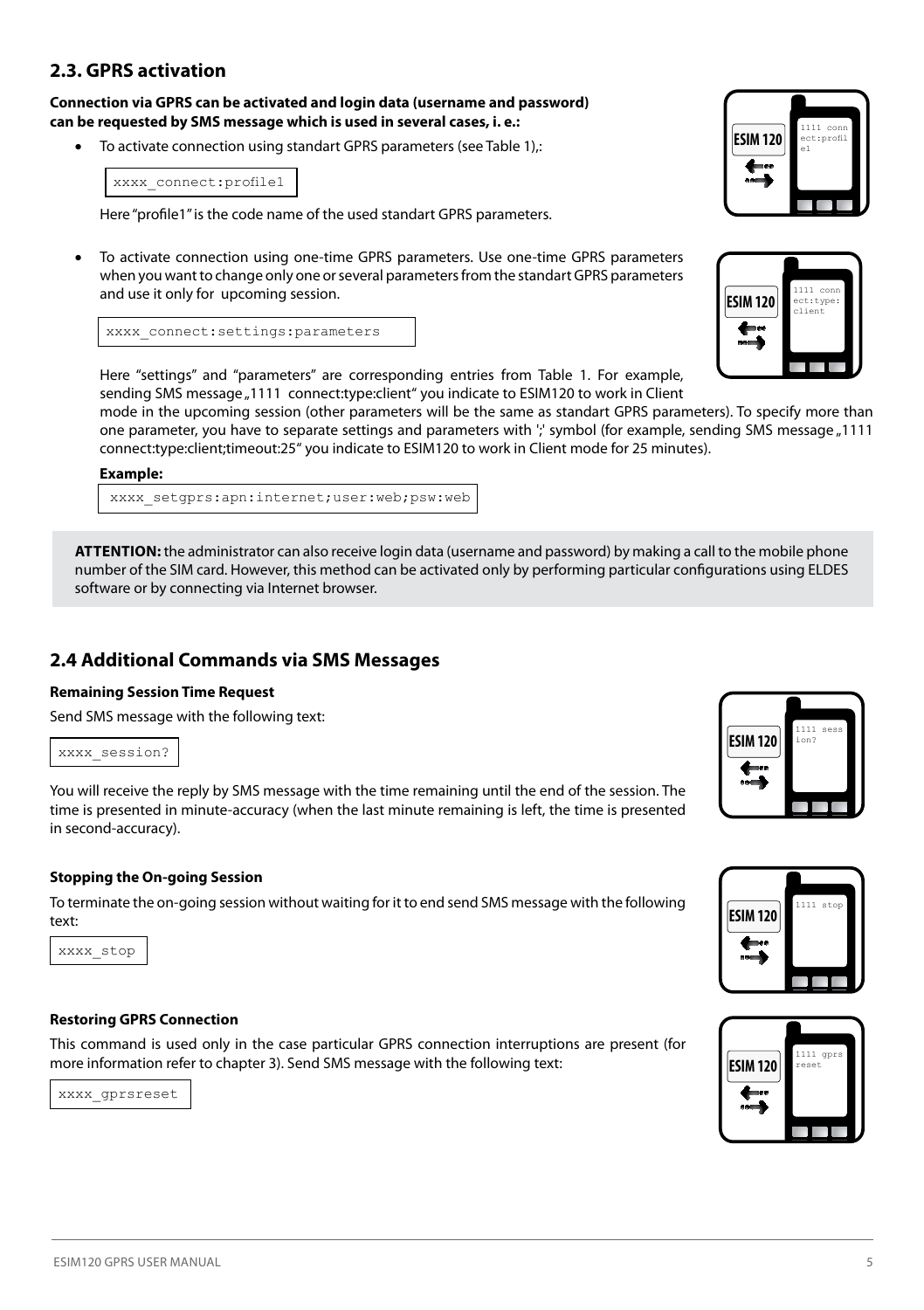### **3. Configuration Using Internet Browser**

#### **3.1. Login to Configuration Webpage**

ESIM120 configuration webpage is accessible on the address that is formed referring to what mode is supported at that time:

- **Client mode.** Upload www.eldes.lt/login webpage to login with received username and password (use default GPRS parameters).
- **Server mode.** Upload webpage http://mobile\_SIM\_IP:Local\_TCP\_port , here mobile\_SIM\_IP is a static external IP address provided by GSM operator to the SIM card, Local TCP\_IP is a TCP port number used used for communication with the device (e. g.: http://195.22.1.1:5000).

Having received username and password and opening a particular webpage you can connect to the device. Please note that the device maintains GPRS connection only for a specific period. By manufacturer default settings this period is 20 minutes and when this period expires you have to activate GPRS connection anew.

#### **When you connect to web server an initial window opens; this window contains menu items that are used for performing particular operations:**

| Main Menu                      | <b>Basic Configuration</b> – this section is used for performing all the necessary configurations<br>so that the device operates under certain conditions. For more information see chapter 3.2.                                                                                                                                                                                                                                                                 |  |  |
|--------------------------------|------------------------------------------------------------------------------------------------------------------------------------------------------------------------------------------------------------------------------------------------------------------------------------------------------------------------------------------------------------------------------------------------------------------------------------------------------------------|--|--|
| <b>Basic Configuration</b>     | <b>Data Base View</b> – this section is used for reviewing all information connected with<br>ESIM120 user database, i. e., for reviewing how many and what mobile phone numbers are<br>entered and other statistics. For more information refer to chapter 3.3.1.<br><b>Data Base Configuration</b> – this section is used for adding, removing or searching for a<br>particular mobile phone number in user database. It also provides database statistics. For |  |  |
| Data Base View                 |                                                                                                                                                                                                                                                                                                                                                                                                                                                                  |  |  |
| <b>Data Base Configuration</b> |                                                                                                                                                                                                                                                                                                                                                                                                                                                                  |  |  |
| <b>Advanced Data Base</b>      | more information refer to chapter 3.3.2.                                                                                                                                                                                                                                                                                                                                                                                                                         |  |  |
| Configuration                  | Advanced Data Base Configuration - this chapter is used for advanced user database                                                                                                                                                                                                                                                                                                                                                                               |  |  |
| <b>Log Management</b>          | management. It also provides statistics. For more information refer to chapter 3.3.3.                                                                                                                                                                                                                                                                                                                                                                            |  |  |
| <b>Clock Settings</b>          | <b>Log Management</b> – this section is used for reviewing gate controller ESIM120 operation                                                                                                                                                                                                                                                                                                                                                                     |  |  |
| <b>Scheduler Settings</b>      | summary, i. e., this section shows when and what user used this system. For more<br>information refer to chapter 3.4.                                                                                                                                                                                                                                                                                                                                            |  |  |
|                                | <b>Clock Settings</b> - this section is used for setting ESIM120 date and time. For more<br>information refer to chapter 3.5.                                                                                                                                                                                                                                                                                                                                    |  |  |
|                                | <b>Cchadular Cottings</b> this section is used for managing quent log For more information                                                                                                                                                                                                                                                                                                                                                                       |  |  |

**Scheduler Settings -** this section is used for managing event log. For more information refer to chapter 3.6.

**NOTE:** it is necessary to wait until the webpage is fully loaded in your browser. Otherwise corruption and mismatch of parameter representation is possible. If the page does not respond, please refer to chapter 4.

**NOTE:** after performing any configurations it is necessary to click the button **Write to Device.**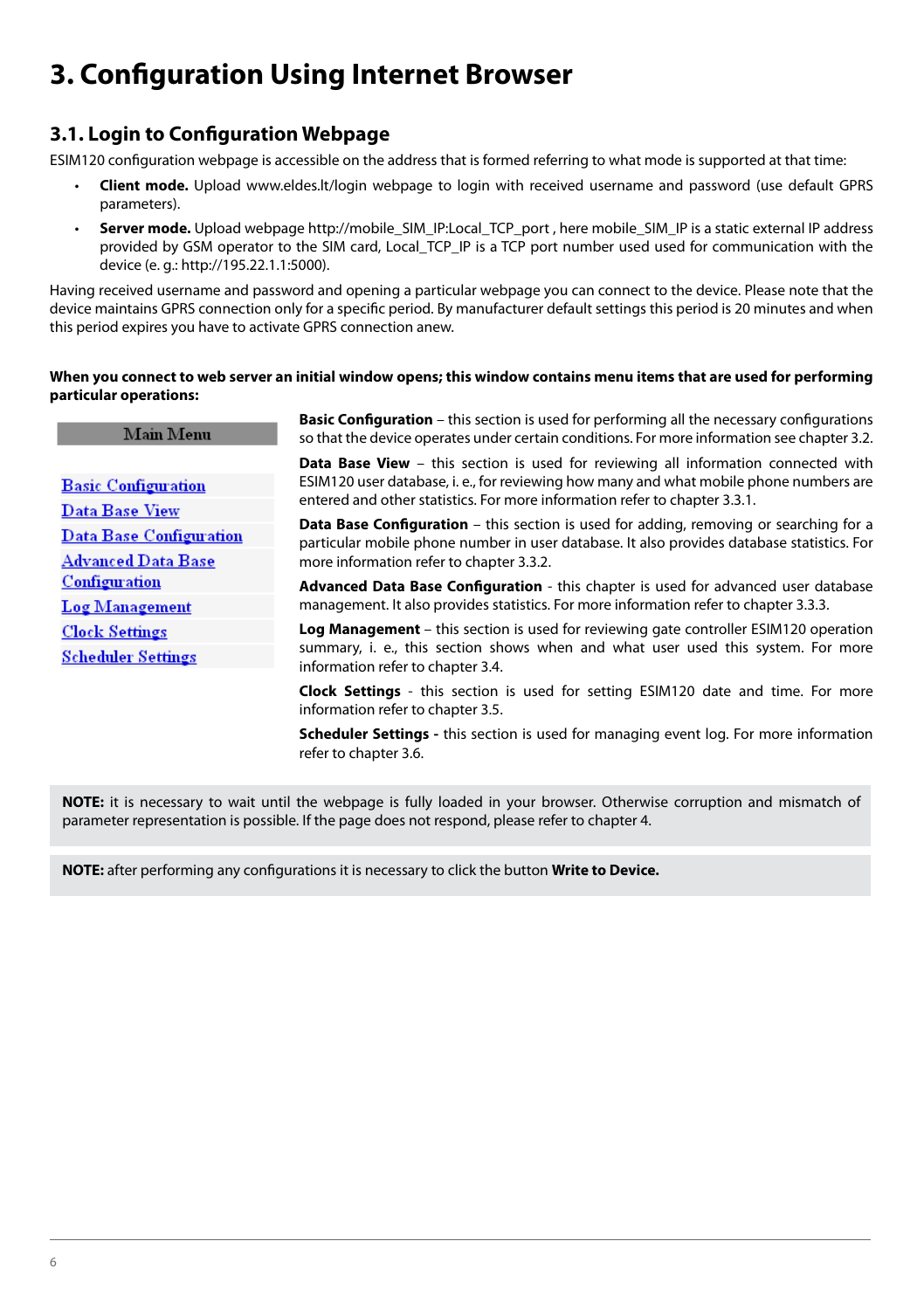#### **3.2. Basic Configuration**

The section **Basic Configuration** can be used for performing all the necessary device configurations, i. e., for changing administrator data, their informational settings, for changing the main password or device system parameters etc. These configurations can be performed by selecting a respective menu item:

| <b>Basic Configuration</b> | <b>Zone Settings</b> – Menu section where you can select settings related with device input<br>control. For more information please refer to chapter 3.2.1.     |  |
|----------------------------|-----------------------------------------------------------------------------------------------------------------------------------------------------------------|--|
| <b>Back to Main Menu</b>   | <b>Outputs Settings</b> – Menu section where you can select settings related with device output<br>control. For more information please refer to chapter 3.2.2. |  |
| <b>Zones Settings</b>      | <b>User Settings</b> – Menu section used for entering administrator data, update the main                                                                       |  |
| <b>Outputs Settings</b>    | password and change particular control settings. For more information please refer to<br>chapter 3.2.3 and 3.2.4.                                               |  |
| <b>Users Settings</b>      | <b>SMS/Call Settings</b> – Menu section where you can configure control and informing                                                                           |  |
| <b>SMS/Call Settings</b>   | settings. For more information please refer to chapter 3.2.4.                                                                                                   |  |
| <b>GPRS</b> Settings       | <b>GPRS Settings</b> - This section is used for adjusting GPRS connection settings. For more<br>information please refer to chapter 3.2.6.                      |  |

#### **3.2.1. Zones Settings**

|                        | <b>Zones Settings</b>  |                 |  |  |  |
|------------------------|------------------------|-----------------|--|--|--|
| Zonel Enable: $\nabla$ | mS<br>Zonel Delay: 600 | Text Z1: zone1  |  |  |  |
| Zone2 Enable: $\nabla$ | mS<br>Zone2 Delay: 600 | Text Z2: zone2  |  |  |  |
| Zone3 Enable: $\nabla$ | mS<br>Zone3 Delay: 600 | Text Z3: zone3  |  |  |  |
|                        |                        | Write to Device |  |  |  |

**Zone Enable** – Enables/disables status checking of specific inputs.

**Zone1 Delay** – Indicates that the system will sense the impulse, transmitted to a particular input, duration if it is longer than the preset value. The specified parameter must be in the range of 100 – 42000000, counted in milliseconds (1 second – 1000 milliseconds).

**Text Z1... Z3** – Code name of a particular input. It is recommended to create the name that would most accurately describe the connected device. The name cannot be longer than 8 characters (you cannot use commas, full stops, semicolons or spaces).

#### **3.2.2 Outputs settings**

| <b>Outputs Settings</b> |      |      |        |        |           |      |      |                 |
|-------------------------|------|------|--------|--------|-----------|------|------|-----------------|
|                         | Sh1: | Sh2: | Sh3:   |        | Sh4: Sh5: | Sh6: | Sh7: | Sh8:            |
| Output1 Delay: 2        | ш    | п    | П.     | □      | п         | П    | п    | п               |
| Output2 Delay: 2        | П    | n    | $\Box$ | $\Box$ | п         | П    | п    | п               |
|                         |      |      |        |        |           |      |      | Write to Device |

**Output1... 2 Delay** - Output impulse duration. The default parameter set by the manufacturer is 2 seconds.

**Sh1... 8** - The number of scheduler according to which the specified output operates. For more information please refer to chapter 3.6.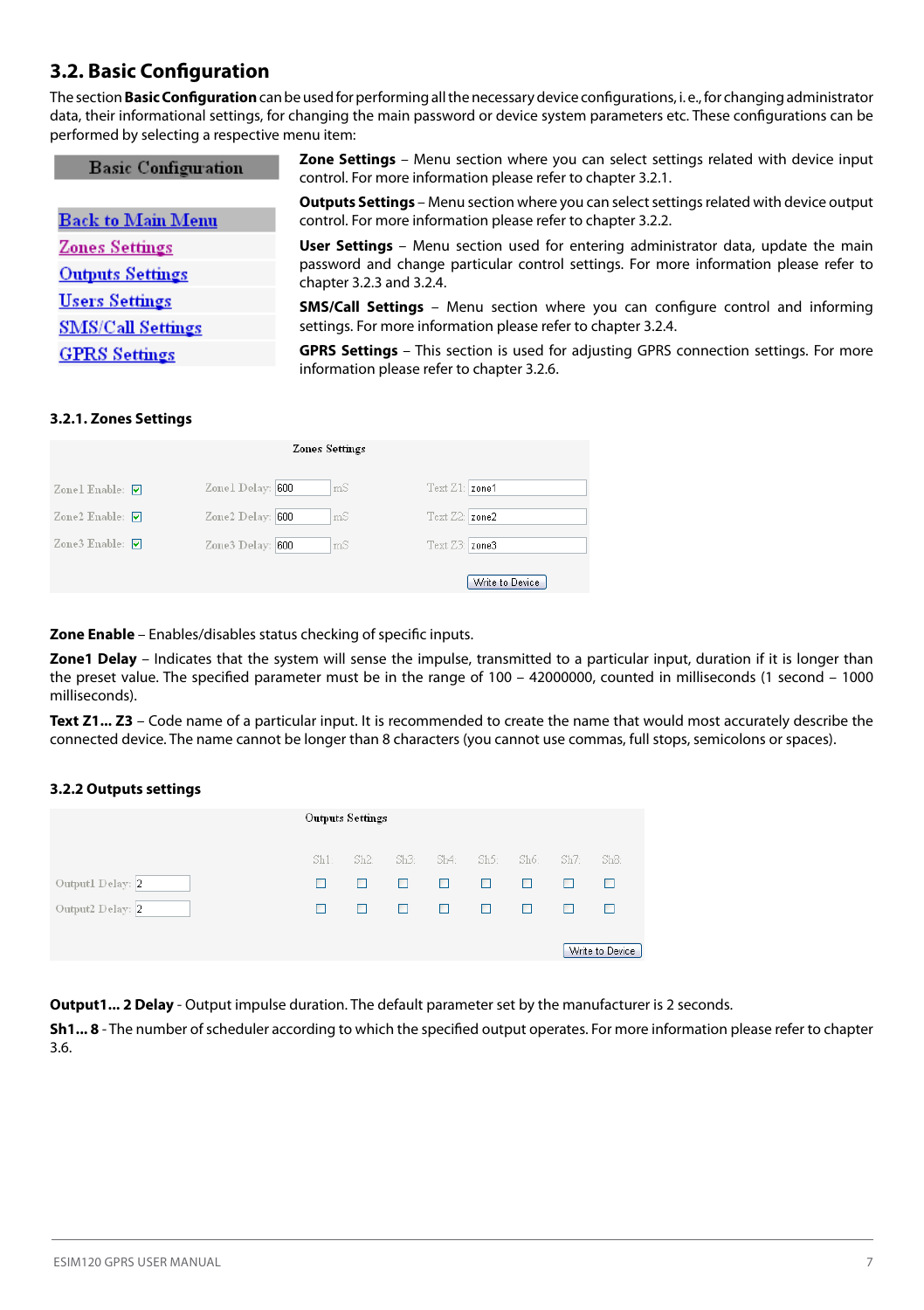#### **3.2.3 Users Settings**

|                    | <b>Users Settings</b> |                 |
|--------------------|-----------------------|-----------------|
| User1: 37066232655 | User1 Output: 1       | Password: 0000  |
| $User2:$ #         | User2 Output: 1       |                 |
| $User3:$ #         | User3 Output: 1       |                 |
| $User4:$ #         | User4 Output: 1       |                 |
| Usex5:#            | User5 Output: 1       |                 |
|                    |                       | Write to Device |

In sections **User1... User5** user must enter mobile phone numbers which will be identified as administrators. It is necessary to enter only mobile phone number of the first user (User1). Mobile phone number must be in the international format (it consist of only those digits that overseas callers must type: 44[area code][local number]) without symbol '+'.

**User1... User5 Output** - Function allowing to assign the output (1 - relay 1, 2 - relay 2, 3 - both) controlled by the specified administrator phone number.

**Password** - Used for displaying the main 4-digit password used in the system. This password is requested when sending instructions to the system via SMS messages. When entering a new password you cannot use full stops, colons and space symbols.

#### **3.2.4 SMS/Call Settings**

|                                      | <b>SMS/Call Settings</b> |
|--------------------------------------|--------------------------|
| $\Box$ - SMS All                     |                          |
| <b>1</b> - Callback Enable           |                          |
| Fl - Enable Control From Any Numbers |                          |

**SMS All** – Function, enabling (check mark is selected) the mode when, in the case input Z1-Z3 is triggered, informational SMS messages are simultaneously sent to all the administrators on Users list. By default this function is disabled (check mark is not selected) – in this case informational SMS messages are delivered in a sequence starting with the first administrator (User1). The message is sent to the next administrator only in the case the device does not receive a confirmation about a successful SMS message delivery to the recipient.

**Callback Enable** – Function enabling (check mark is selected) or disabling (check mark is not selected) the short call to the user from system ESIM120 informing about successfully opened/closed relay.

**Enable Control From Any Numbers** – Function enabling (check mark is selected) or disabling (check mark is not selected) the mode when the system reacts to any user who is making a call regardless of whether his/her mobile phone number is stored on user database.

#### **3.2.5 SMS Language**

| <b>SMS Language</b> | The system ESIM120 communicates with the user via SMS messages, which are used for sending various<br>informational messages about system status. For the sake of comfort the user has an option to choose the<br>language in which the SMS messages will be delivered: |  |  |
|---------------------|-------------------------------------------------------------------------------------------------------------------------------------------------------------------------------------------------------------------------------------------------------------------------|--|--|
| $\odot$ - Lithuania |                                                                                                                                                                                                                                                                         |  |  |
|                     | • Lithuanian – Lithuanian language;                                                                                                                                                                                                                                     |  |  |
| O - Russia          | • Russian – Russian language;                                                                                                                                                                                                                                           |  |  |
| $O$ - English       | • English - English language;                                                                                                                                                                                                                                           |  |  |
|                     |                                                                                                                                                                                                                                                                         |  |  |

**• Eesti** – Estonian language;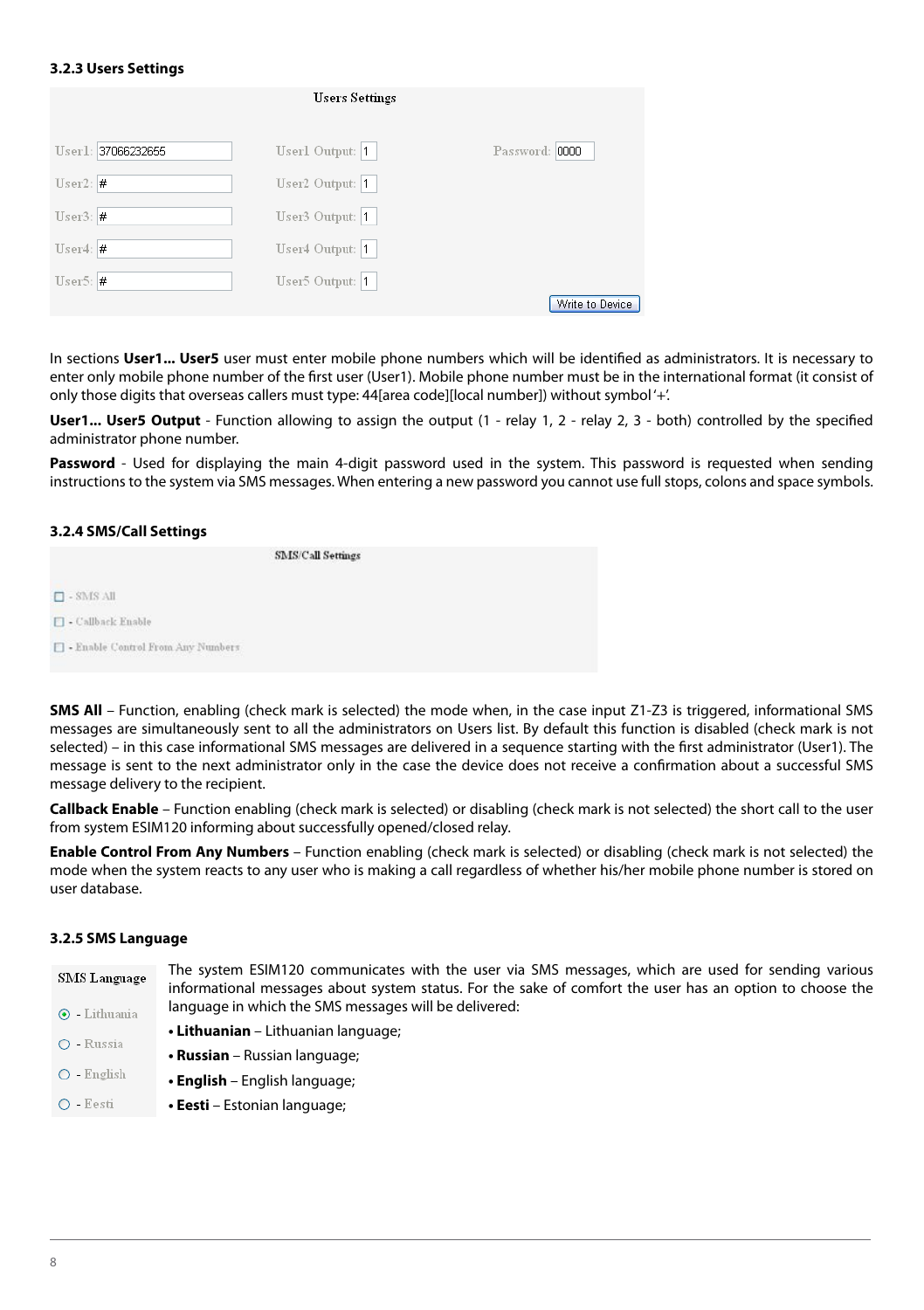#### **3.2.6 GPRS Settings**

|                                     | <b>GPRS</b> Settings |                                             |
|-------------------------------------|----------------------|---------------------------------------------|
| Profile: Profile1                   |                      |                                             |
| $\odot$ Client<br>$\bigcirc$ Server |                      | $\odot$ TCP<br>OUDP                         |
| Server $\mathbb{P}$ :               | config.eldes.lt      | DNS1:<br>84.32.3.34                         |
| Server Port: 5555                   |                      | 84.32.134.1<br>$DNS2$ :                     |
| Local Port:                         | 5000                 | Session Time: 20                            |
|                                     |                      | Start GPRS User1: ☑                         |
| APN:                                |                      | Start GPRS User2: $\Box$                    |
| User Name:                          |                      | Start GPRS User3: □                         |
| Password:                           |                      | Start GPRS User4: $\Box$                    |
|                                     |                      | Start GPRS User5: $\Box$<br>Write to Device |
|                                     |                      |                                             |

**ATTENTION:** this is configuration web interface for the GPRS parameters Changes performed in this section will become effective only after the end of the current session.

**Profile** – Code name of the current GPRS parameters. The initial name provided by the manufacturer is profile1.

**Client** – Gate controller ESIM120 is accessible via Internet browser through the intermediate server.

Server – The device will operate in Server mode, i. e. it will be accessible directly via Internet browser without the use of any other additional programs. GSM operator has to provide a static external IP address to the SIM card used on the device.

**Server IP** – Remote server IP address or domain. It is recommended not to change default paramater.

**Server TCP Port** – Remote server parameter. It is recommended not to change default paramater.

**Session Time** – Time of one session; when this period expires the administrator has to connect anew using new login data. By factory default settings this period is 20 minutes.

**ATTENTION:** when the indicated session time is "0", connection session will continue until the administrator terminates it by sending a particular SMS message (please refer to chapter 2.3, "Stopping the On-going Session").

**Local TCP Port** – Computer TCP port number used for communication with the device. By default settings – 5000 port is activated. **TCP / UDP** – Data transmission protocol. Currently only TCP protocol is activated.

**DNS1** – Primary DNS server IP address.

**DNS2** – Secondary DNS server IP address.

**APN** – GPRS diversion point provided by GSM operator of the SIM card used in the device. Entered only in the case if GSM operator requires it.

**User Name** – GPRS username (provided by GSM operator). Entered only in the case if GSM operator requires it.

**Password** – GPRS password (provided by GSM operator). Entered only in the case if GSM operator requires it.

**Start GPRS User1...User5** settings group is used for selecting the administrators that will receive connection data calling on the mobile phone number of the SIM card (otherwise it is necessary to send SMS message with the connection command).

**ATTENTION:** when Start GPRS User1... User5 settings are activated the selected administrators will not be able to control output (relay) contacts via call. Besides, a repeated call during the session works the same way as sending SMS message for restoring GPRS connection (when the connection is interrupted).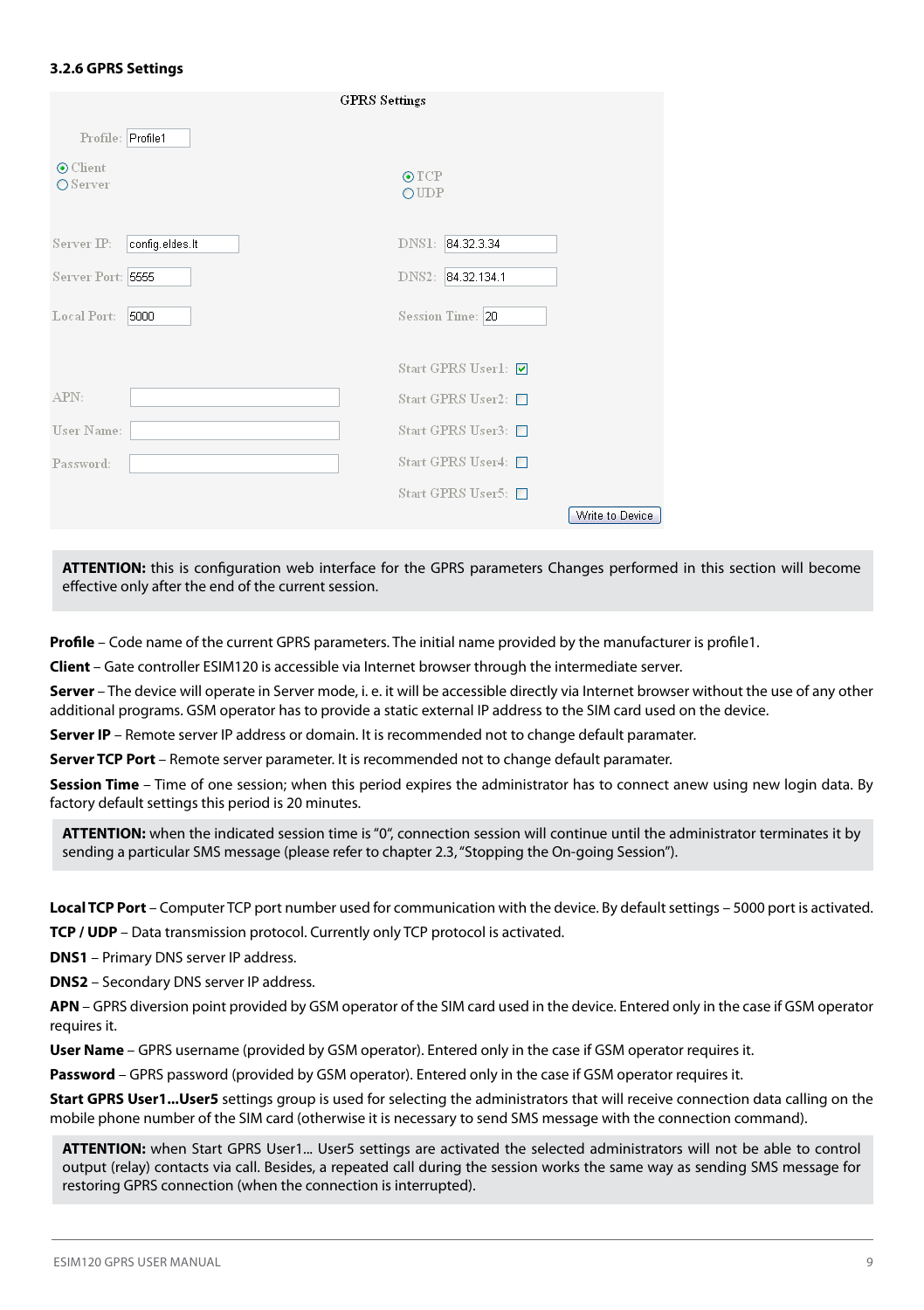#### **3.3 User Database**

#### **3.3.1 Data Base View**

By opening the section **Data Base View** from the initial menu you will be able to review all information of users, stored in the database, who can control gate controller ESIM120 output signals by phone call. It also provides brief database statistics. Up to 100 users per webpage are indicated. Please, refer to chapter 3.3.3 for more information.

| Data Base View(1-100)<br>Max Records 500<br>Free Records 497 |         |             |        |                      |  |  |                                   |  |  |                    |                  |                   |                   |
|--------------------------------------------------------------|---------|-------------|--------|----------------------|--|--|-----------------------------------|--|--|--------------------|------------------|-------------------|-------------------|
| <b>Idz</b>                                                   | Name    | Number      | Output | Scheduler<br>2345678 |  |  |                                   |  |  |                    | Valid Until      | <b>Fing Count</b> | <b>Fine Count</b> |
|                                                              |         |             |        |                      |  |  |                                   |  |  |                    | YYYY MM DD HH MM |                   | Status            |
|                                                              | test001 | 3701111111  |        | On:                  |  |  | $-99 - 49 - 39$                   |  |  | The Low Line - Low | N <sub>B</sub>   |                   |                   |
| $\overline{2}$                                               | testas2 | 3702222222  |        | $-1$                 |  |  | $\sim$ $\sim$ On $\sim$ On $\sim$ |  |  |                    | Na               | Na                | 14a               |
| 3                                                            | text003 | 37055555555 |        |                      |  |  | $ O_B - O_B -  O_B -$             |  |  |                    | 2011 12 15 15 20 |                   |                   |

**Max Records** – Maximum possible number of users in the database.

**Free Records** – Number of free entries in the database.

**Idx** - Sequence number of the user stored in the user database.

**Name** - User name for the specified telephone number. Length - up to 15 characters.

**Number** - User telephone number.

**Output (1 / 2 / Both)** - Output number (relay 1, relay 2 or both) controlled by the specified user phone number.

**Scheduler** - The number of scheduler according to which the specified user phone number is able to control the assigned output  $(-5)$ 

**Valid Until** - Specified user validation limit according to the set date and time. The user is automatically deleted from database as soon as the set date and time occurs.

**Ring Count** - Specified user validation limit according to the set quantity of phone calls to ESIM120. The user is automatically deleted from database as soon as the set value of phone calls is depleted. Maximum value is 4294967296.

**Ring Count Status** - Indicates the quantity of phone calls left for the specified user.

#### **3.3.2 Data Base Configuration**

**Database Configuration** settings window is used for adding, removing or searching for a particular user in the current database. Each of these operations are described below:

**Data Base Configuration** 

Database Enable: V

**Database Enable** - function enabling (check-box is checked) or disabling (check-box is unchecked) the output control from phone numbers stored in the database.

Add Numbers: (Numl Num2 Num3 .... up to Num9)



To add a new user to the database, enter his/her mobile phone number in the field below. You can enter up to 9 new users at a time; these users have to be separated by a space symbol (max capacity – 500 users). If you click the button **Add Numbers** the system will record the entered mobile phone numbers in the database and the pop-up message next to **Status**: informs about a successful/unsuccessful new entry on the database.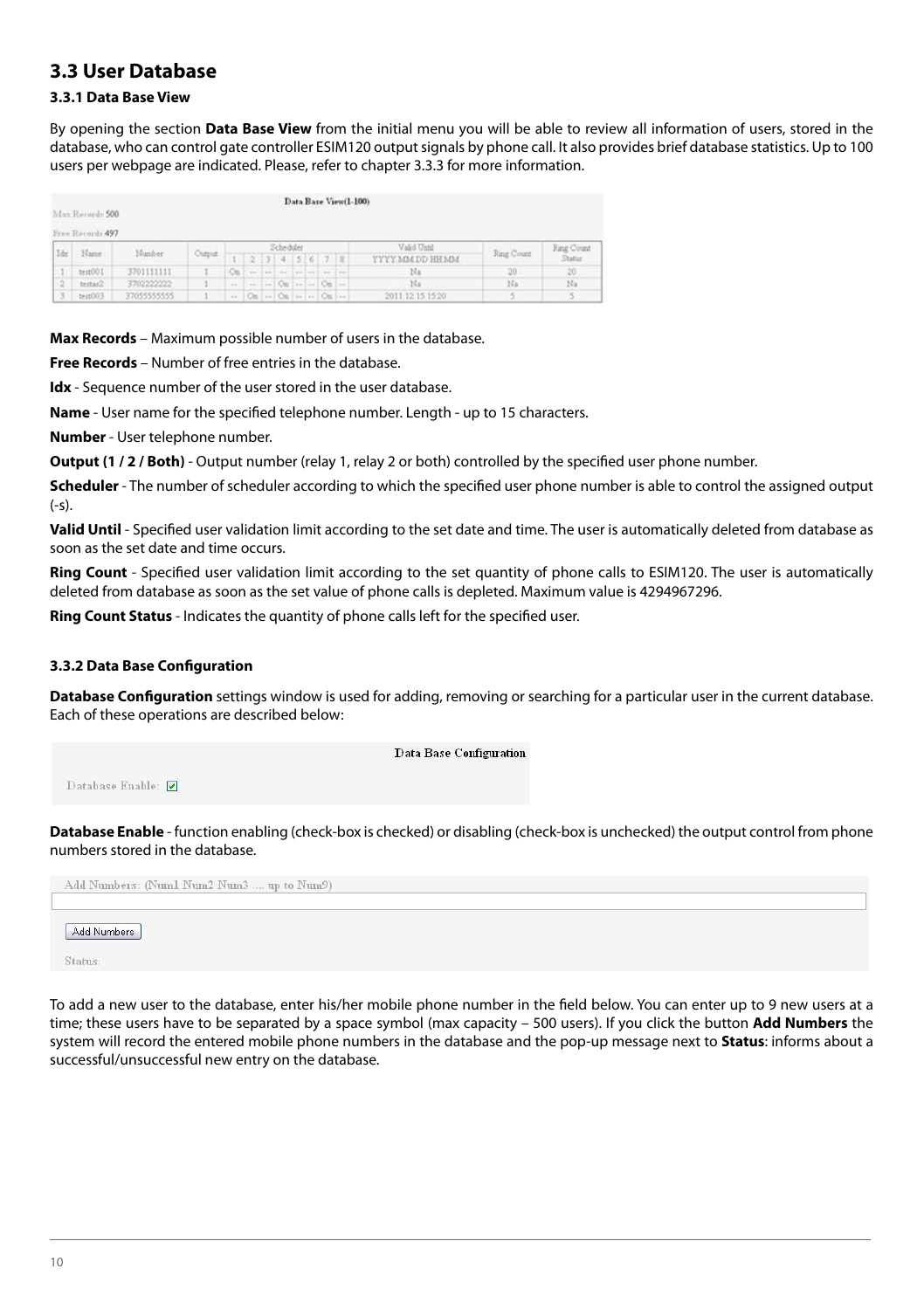Numbers: (Num1 Num2 Num3 .... up to Num9)

Delete Numbers

Status

To remove the data of a particular user, enter the number of this user in the field. It is necessary that the entered mobile phone number (-s) is (are) already entered to the database. You can delete up to 9 users at a time; these users mobile phone numbers have to be separated by a space symbol. Clicking the button **Delete Numbers**, the system deletes the selected mobile phone numbers from the database and the pop-up message next to **Status**: informs about a successful/unsuccessful removal.

| Number: (Numl only) |  |
|---------------------|--|
|                     |  |
| Check Number        |  |
| Status:             |  |

In order to check whether a particular user is entered on the database you can search for this user`s phone number.

In this case you need to enter phone number in the entry next to button **Check Number.** When clicking this button the system performs a search and the pop-up message next to Status: informs about search results. You can search for one number at a time.

| Used Records: 3   | <b>Used Records</b> – Number of users stored in the database.                             |
|-------------------|-------------------------------------------------------------------------------------------|
| Free Records: 497 | <b>Free Records</b> – Number of free entries in the database.                             |
|                   | $MAX$ Records: 500 <b>MAX Records</b> – Maximum possible number of users in the database. |

#### **3.3.3 Advanced Data Base Configuration**

This menu section provides full access to user database configuration features. It allows to add, remove, search for particual users by user name or phone number, configure additional parameters – assign controllable output (-s), schduler, set time and/or date for user validation, set maximum quantity of phone calls. Each of these operations are described below.

| <b>Advanced Data Base Configuration</b> |                                                                              |                                 |                                    |  |  |  |  |  |  |  |  |
|-----------------------------------------|------------------------------------------------------------------------------|---------------------------------|------------------------------------|--|--|--|--|--|--|--|--|
| Max Records 500                         |                                                                              |                                 |                                    |  |  |  |  |  |  |  |  |
| Free Records 497                        |                                                                              |                                 |                                    |  |  |  |  |  |  |  |  |
| Search                                  |                                                                              |                                 |                                    |  |  |  |  |  |  |  |  |
| Idx<br>Name<br>Number                   | Scheduler<br>Output<br>$\overline{2}$<br>5<br>$7-$<br>8<br>3<br>6<br>×.<br>4 | Valid Until<br>YYYY.MM.DD HH:MM | Ring Count<br>Ring Count<br>Status |  |  |  |  |  |  |  |  |
| $\hat{0}$                               | Ē<br>О<br>$\Box$<br>$\Box$<br>$\ddot{ }$<br>ப                                | Na                              | Na<br>Na                           |  |  |  |  |  |  |  |  |
| Write<br>Status:                        | Delete                                                                       |                                 | Clear                              |  |  |  |  |  |  |  |  |

To add a new user using this menu section, fill in the information and press **Write** button. Each user information column is described below.

In order to edit or search for the user stored in the database, enter user name or phone number in the entry located next to **Search** button and press the button to begin searching for user in the database. You can search for one number at a time. Once the user is found in the database, the following information can be edited: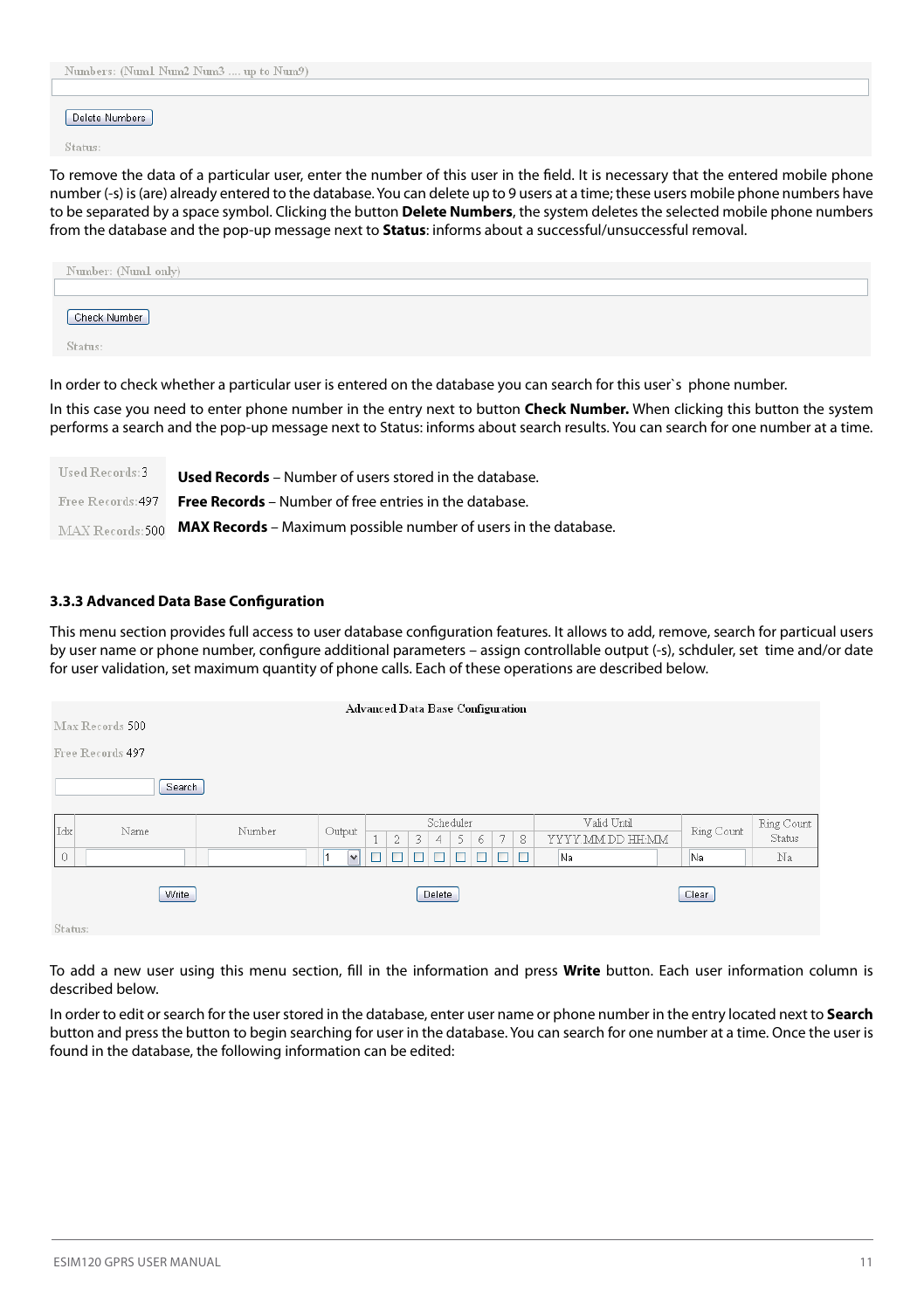**Idx** - Sequence number of the user stored in the user database.

**Name** - User name for the specified telephone number. Length - up to 15 characters.

**Number** - User telephone number.

**Output (1 / 2 / Both)** - Output number (relay 1, relay 2 or both) controlled by the specified user phone number.

**Scheduler** - The number of scheduler according to which the specified user phone number is able to control the assigned output  $(-5)$ 

**Valid Until** - Specified user validation limit according to the set date and time. The user is automatically deleted from database as soon as the set date and time occurs.

**Ring Count** - Specified user validation limit according to the set quantity of phone calls to ESIM120. The user is automatically deleted from database as soon as the set value of phone calls is depleted. Maximum value is 4294967296.

**Ring Count Status** - Indicates the quantity of phone calls left for the specified user.

Write button - Saves the changes made to the current user / adds the new user to the database with the parameters set.

**Delete button** – Deletes the selected user from the database.

**Clear button** – Clears the user information in the Name, Number, Scheduler, Valid Until, Ring Count columns.

**Status** - Informs about search results. You can search for one user name/number at a time.

**MAX Records** – Maximum possible number of users in the database..

**Free Records** – Number of free entries in the database.

#### **3.4 Log Management**

|                               | Log Management |
|-------------------------------|----------------|
| Log Full SMS Enable: $\nabla$ |                |
| $Log$ Enable: $\Box$          |                |
| Log Size: 160 Bytes           |                |
| Clear Log                     |                |
| Disable Ring Buffer           |                |
| Download Log                  |                |

This section is intended for gate controller ESIM120 operation summary file (log file) configuration and downloading.

The system stores a record of every operation performed, such as when and what user opened/closed the gate.

**Log Full SMS Enable** – By activating this feature (check-box checked) the administrator number receives SMS message about a full ESIM120 operation summary file (SMS messages will be delivered starting with administrator User1 and ending with User5, until the first successful message delivery). In this case it is necessary to empty this file. This parameter does not have any affect in **Ring buffer** mode enabled.

**Log Enable** - Function enabling (check-box checked) or disabling (check-box unchecked) the output control from phone numbers stored in the database.

Log Size - Indicates the amount of space the log file occupies in bytes. Maximum size of this file is ~44 KB, i. e., 1000 entries about the usage of gate controller. When this limit is reached no more records are entered in the summary therefore it is necessary to clear this file before further entries can be recorded. Besides, you can receive reminders by SMS message every time the summary file is full and there is no more space left .

To delete all data from summary file check **Clear Log** check-box and click the button **Write to Device**

**Disable Ring Buffer** - Function enabling (check-box unchecked) or disabling (check-box checked) the log ring buffer mode. In this mode the event log never becomes full, since the oldest event records are overwritten with the newest records. The recorded events are always sorted chronologically.

**Download Log** – Initiates the log file downloading process to the hard drive.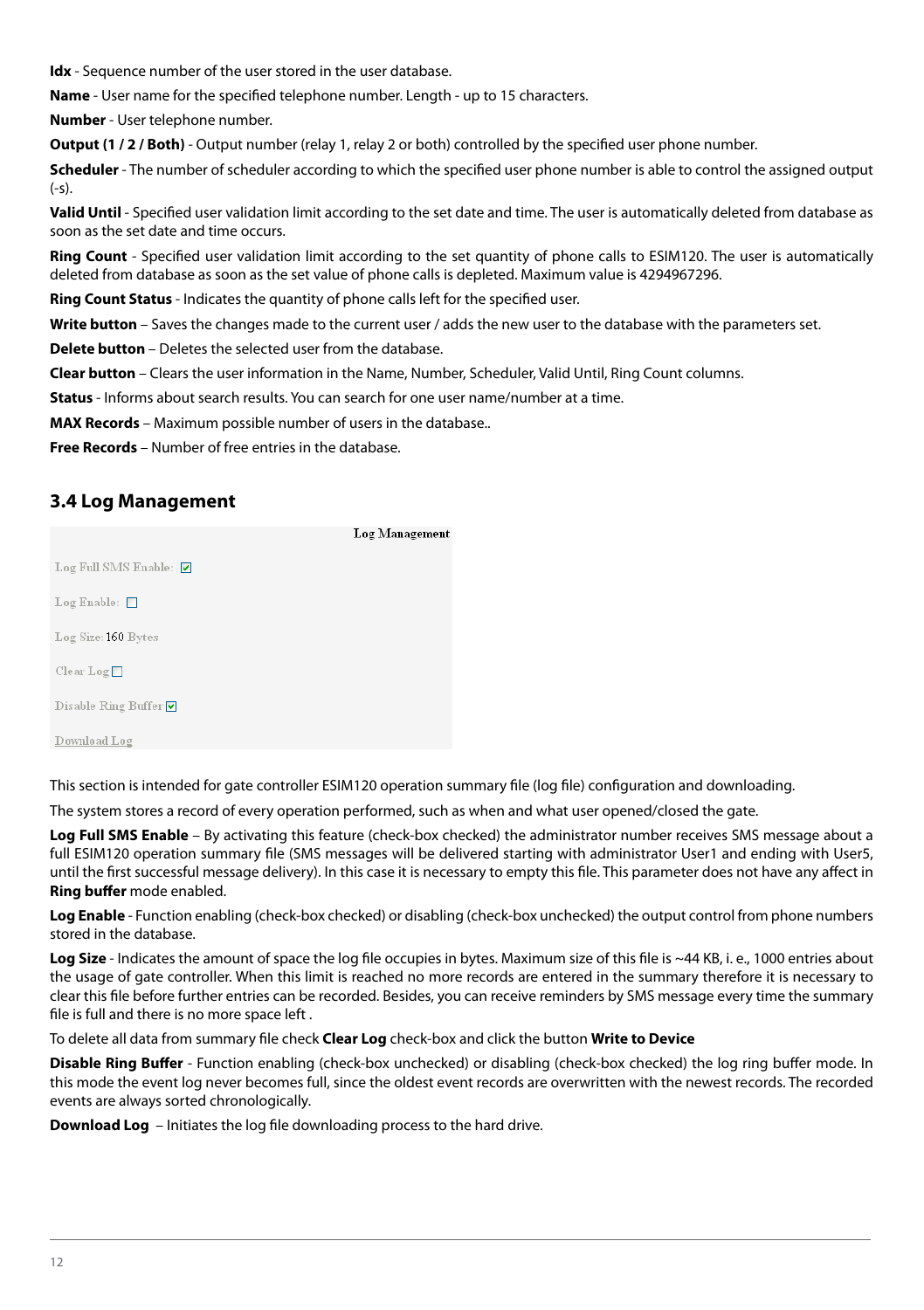#### **3.5 Clock Settings**

**Clock Settings** 

```
Controller Time is: 2011.10.21 12:20
Format: (VVVV MM DD HH:MM)
2011 10:21:12:20
Set Clock
```
**Controller Time is –** Indicates the current device date and time. In order to set the new device date and time, enter the values in **YYYY.MM.DD HH:MM** format. **Set Clock button** – Saves the newly set device date and time.

#### **Scheduler Settings** Start Hour Star tMin: End Hour. End tMin: Mo: Tu: We: Th: Fr: Sa: Su: All: Schodulorl  $\overline{\mathsf{n}}$  $\overline{\phantom{a}}$  $\overline{a}$  $\overline{0}$  $\Box$  $\Box$  $\Box$  $\Box$  $\Box$  $\Box$  $\Box$ Scheduler2:  $\overline{\mathsf{n}}$ 'n  $\overline{0}$  $\Box$ 'n  $\Box$  $\Box$  $\Box$  $\Box$  $\Box$  $\Box$  $\Box$ Scheduler3: lo  $\overline{0}$  $\overline{0}$  $\overline{0}$  $\Box$  $\Box$  $\Box$  $\Box$  $\Box$  $\Box$  $\Box$  $\Box$ Scheduler4:  $\overline{\mathsf{n}}$  $\overline{0}$  $\overline{a}$  $\overline{0}$  $\Box$  $\Box$  $\Box$  $\Box$  $\Box$  $\Box$  $\Box$  $\Box$ Scheduler5:  $\overline{0}$  $\overline{\mathsf{n}}$  $\overline{0}$  $\overline{0}$  $\Box$  $\Box$  $\Box$  $\Box$  $\Box$  $\Box$  $\Box$  $\Box$  $\Box$ Scheduler6:  $\overline{0}$  $\overline{0}$  $\overline{0}$  $\Box$  $\Box$  $\Box$  $\Box$  $\Box$ lo.  $\Box$  $\Box$ Scheduler7:  $\overline{0}$  $\overline{0}$  $\overline{0}$  $\overline{0}$  $\Box$  $\Box$  $\Box$  $\Box$  $n n n n$ Scheduler8: 'n  $\overline{\mathsf{n}}$  $\overline{0}$  $\overline{p}$  $\Box$  $\Box$  $\Box$ **BBBB** Write to Device

#### **3.6 Scheduler Settings**

Menu section **Scheduler Settings** is intended for configuring automatic output control and/or output control accessibility for the specified users accroding to time period and day (-s) of the week. You can set periods of time and frequency by weekdays for 8 different schedulers.

**Scheduler1... 8** – Number of specified scheduler.

**Start Hour / Start Min** – Time settings which represent starting time for specified automatic output control and/or output (-s) control by the specified user stored in the user database.

**End Hour / End Min** – Time settings which represent ending time for specified automatic output control and/or output (-s) control by the specified user stored in the user database.

**Mo/Tu/We/Th/Fr/Sa/Su/All** – Time settings which represents in which days speciffied automatic output control and/or output (-s) control by the specified user stored in the user database will be activated. Mo – monday, Tu– tuesday, We – wednesday, Th – thursday, Fr – friday, Sa – saturday, Su – sunday, All – always.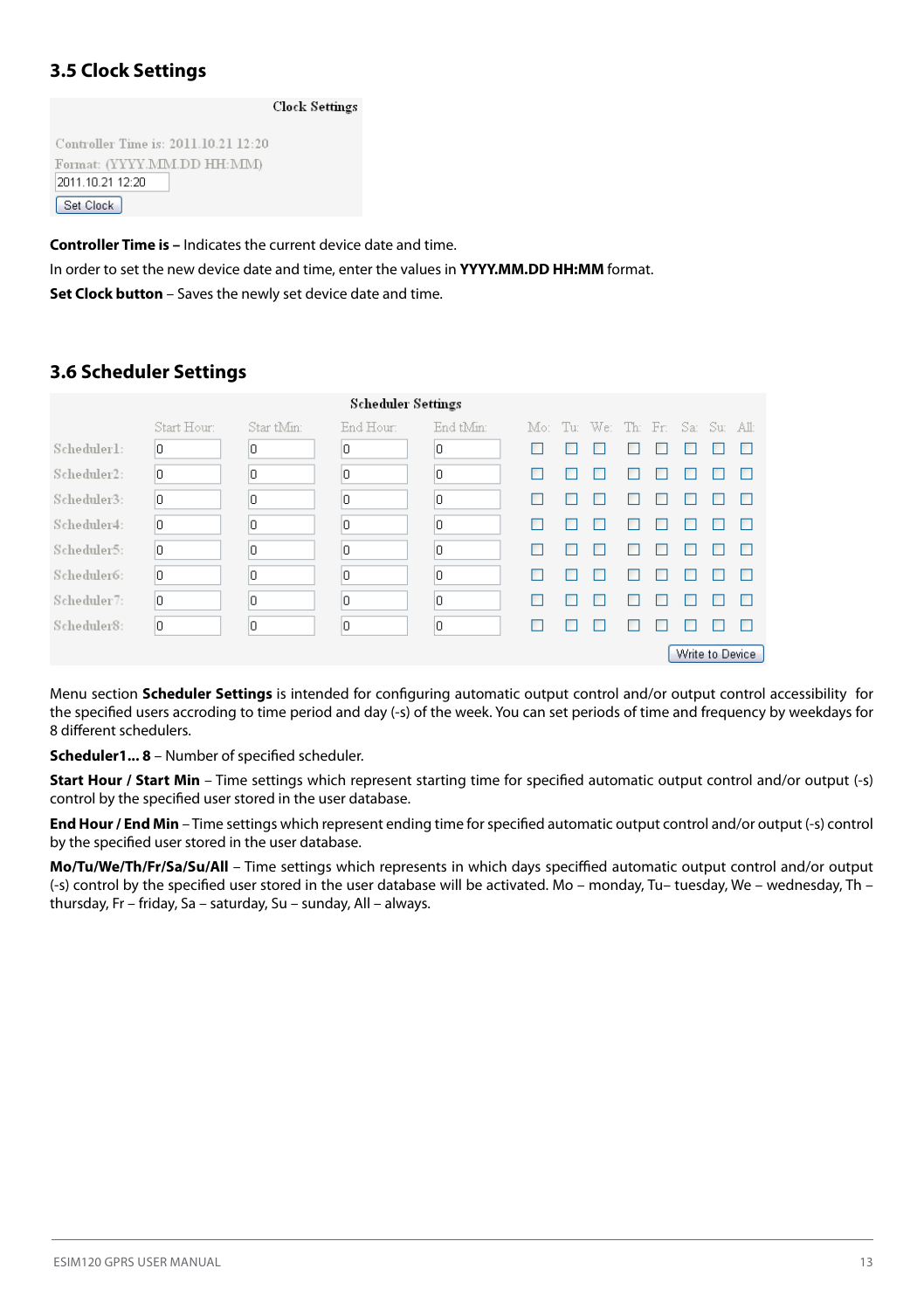### **4. Troubleshooting**

**The connection with the device is lost during configuration** (a browser window informing about the lost connection with the server opens). Problem causes and possible solutions:

- • **Interrupted GPRS connection with the device.** Click the button Refresh in the toolbar of the Internet browser. If browser window informing about the lost connection with the server opens repeatedly, send SMS message with the text xxxx gprsreset, where "xxxx" is the main 4-digit password, to the number of the SIM card used in the device. You should receive system reply by SMS message Gprsreset:OK and click the button Refresh in Internet browser.
- **Connection session time has expired.** The system sends SMS message with the text " Session:Stop " when the time dedicated for device configuration via Internet browser expires. This message will only be delivered to the administrator who activated the connection session. After this time expires it is necessary to re-connect to the device using the new connection data. To check how much time is left until the end of connection session send SMS message with the text " xxxx session? ", where "xxxx" is the main 4-digit password.

**NOTE:** it is necessary to wait until the webpage is fully loaded in your web browser. Otherwise corruption and mismatch of parameter representation is possible. In this case, try to re-open a webpage (click button Refresh in your web browser).